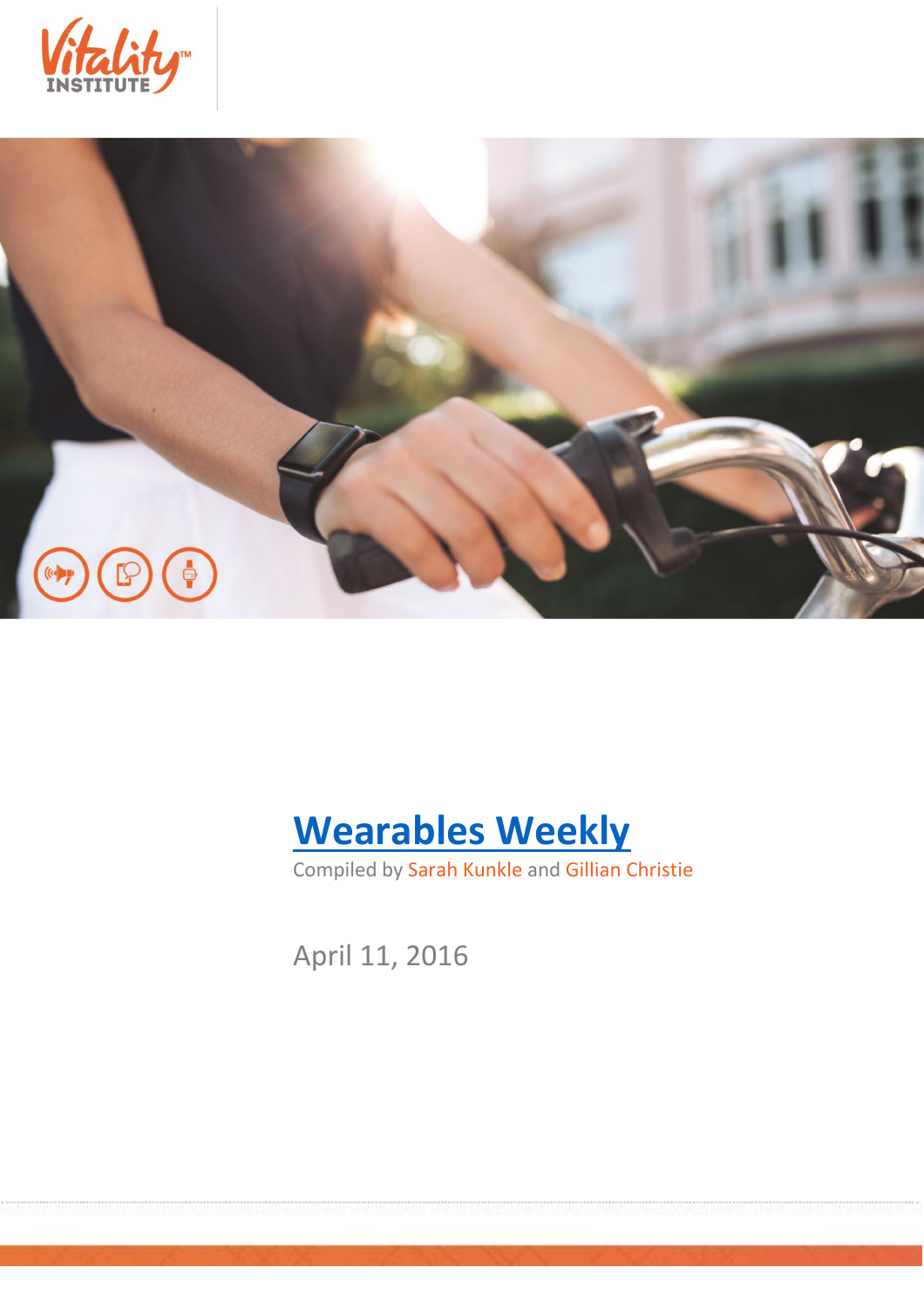

*Although the broader tech industry is experiencing financial constraints, reports from Rock Health and StartUp Health indicate that digital health funding continues to grow in 2016. Another story recounts the use of Fitbit data in the emergency room, highlighting the importance of accurate data as wearables make their move into healthcare. Read the latest below!*

## **[First quarter brings in between \\$980M and \\$1.8B digital health funding](http://mobihealthnews.com/content/first-quarter-brings-between-980m-and-18b-digital-health-funding)**

Rock Health and StartUp Health have released their quarterly funding reports on digital health. Rock Health reported \$981.3 million in funding for the first quarter of 2016, while StartUp Health reported \$1.8 billion. Rock Health's number is lower due to more specific inclusion criteria and only tracking deals above \$2 million. For example, the biggest deal of the quarter in StartUp Health's report was Oscar Health's \$400 million deal. Rock Health did not include Oscar in its report, likely because the company is a health insurance company and does not fit Rock Health's definition for a health tech startup. According to Rock Health, the two largest deals this quarter were Flatiron's \$175 million and Jawbone's \$165 million. Startup Health noted several trends in funding, including more nuanced investors making deals, a decrease in deal volume but an increase in funding, and New York taking the lead for most deals.

**Importance:** There have been many reports that tech is experiencing a correction and VCs are being more cautious. However, digital health seems to be weathering the storm with Rock Health reporting a 50 percent growth in funding year over year.

## **[42 percent of digital health consumers say knowing their numbers is top motivator](http://mobihealthnews.com/content/survey-42-percent-digital-health-consumers-say-knowing-their-numbers-top-motivator)**

According to a survey of 500 insured consumers, 42 percent of individuals who use mobile health applications or devices said knowing their numbers is the biggest motivator to use digital health tools. Other motivators included improving health, accountability, and incentives. Of the users surveyed, half used fitness apps, 46 percent used a food and nutrition app, 39 percent used a weight loss app, and 38 percent reported using a wearable activity tracking device. A smaller portion of participants reported using healthcare tools, including pharmacy apps (28 percent), patient portals (22 percent), blood pressure apps (18 percent), and a symptoms navigator (14 percent).

**Importance:** This survey underscores the importance of presenting health data to users. Vitality's Guidelines for Personalized Health Technology include guiding interpretation of health data, with special considerations for varied levels of health literacy.

## **[Doctors Used an ER Patient's Fitbit Data to Figure Out Treatment](http://www.slate.com/blogs/future_tense/2016/04/07/doctors_used_an_er_patient_s_fitbit_data_to_justify_electrical_cardioversion.html)**

According to a case report published in the Annals of Emergency Medicine, ER doctors used Fitbit data to choose a treatment for a 42-year-old man who had a seizure at work, possibly saving his life. The key issue in this case was whether the patient's irregularly high and erratic heartbeat was chronic or episodic. Doctors were considering using electrocardioversion (a low-voltage electric current to reset heart rhythm) to address his rapid heartbeat, but this treatment is generally only administered if the arrhythmia onset occurred within the last 48 hours because of complication risks for chronic patients. The doctors used the Fitbit data to establish the arrhythmia began 3 hours before presentation, and thus considered the patient a candidate for this treatment.

**Importance:** This published case study is indicative of the continued migration of wearables into the clinical sphere and highlights why it is crucial for wearables to be accurate, even if their intended use is not clinical.